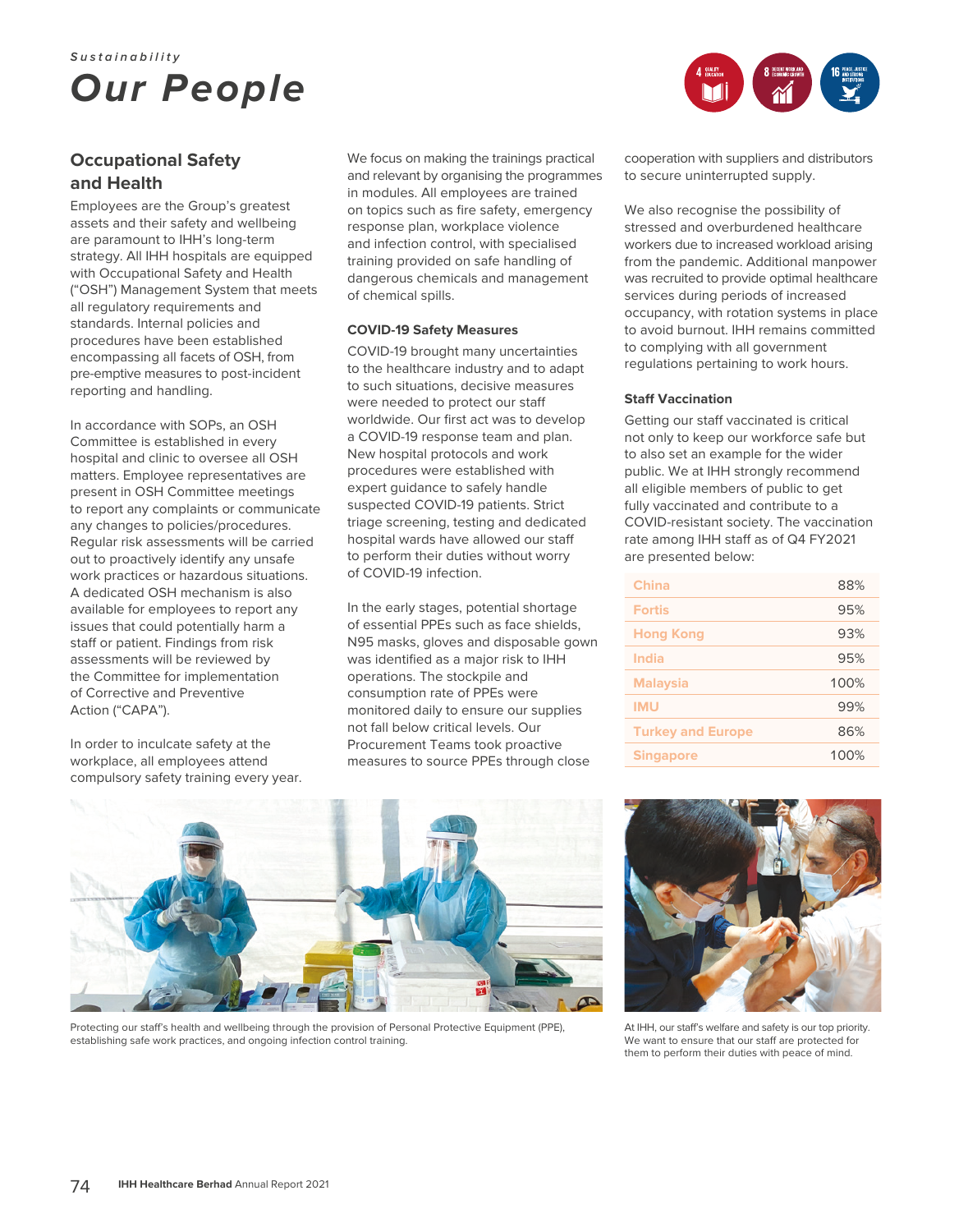## **Human Rights**

At IHH, we recognise the principles of universal human rights and strive to ensure this commitment is exemplified by our actions. Respect for human rights and the interests of employees are enshrined in the Group's core values: Patients First, Integrity, Empathy, Teamwork, and Excellence. Our dedication to protecting

human rights extends beyond the Group's operations. All IHH associates are made aware of our Third-Party Code of Conduct. Upon entering a business deal with the Group, our associates acknowledge that they comply with IHH's expectations in multiple issues such as labour standards, business conduct and sustainable practices.

We take a firm stance against discrimination across all levels of operation, from the Board to new hires. Our Workforce Diversity Policy is designed to provide a safe and inclusive work environment for all employees and is regularly reviewed by our management. This policy is applied Group-wide and embedded throughout our operations from hiring practices to promotion opportunities.

## **Case Study: Non-discrimination in Singapore**

IHH Singapore endeavours to be a progressive employer by complying with the following guidelines:

- 1. Fair Consideration Framework under the Ministry of Manpower ("MOM")
- 2. Tripartite Alliance on Fair and Progressive Employment Practices ("TAFEP")
- 3. Terms and Conditions of Collective Agreement

IHH Singapore abides by the Tripartite Guidelines on Fair Employment Practices ("TGFEP"). Under the TGFEP, candidates are selected based on merit regardless of age, race, gender, religion, marital status or disability. During the recruitment and selection process, the Human Resource ("HR") Talent Acquisition Team conducts a thorough reference check and background verification to ensure the candidates are trustworthy and meet our employment criteria.



Workplace diversity improves team performance. Photo: Gleneagles Hospital's 2021 Workplan Seminar.

When hiring foreign workers, we comply with MOM and Immigration and Checkpoints Authority ("ICA") requirements. If external agencies are to be engaged in the recruitment process, we perform an assessment and select reputable employment agencies that are registered with the government.

We do not employ any individual under the age of 16 or engage in forced labour practices. As IHH Singapore maintains a strict adherence to the guidelines and framework, no risks involving human rights infringement were identified in its operations.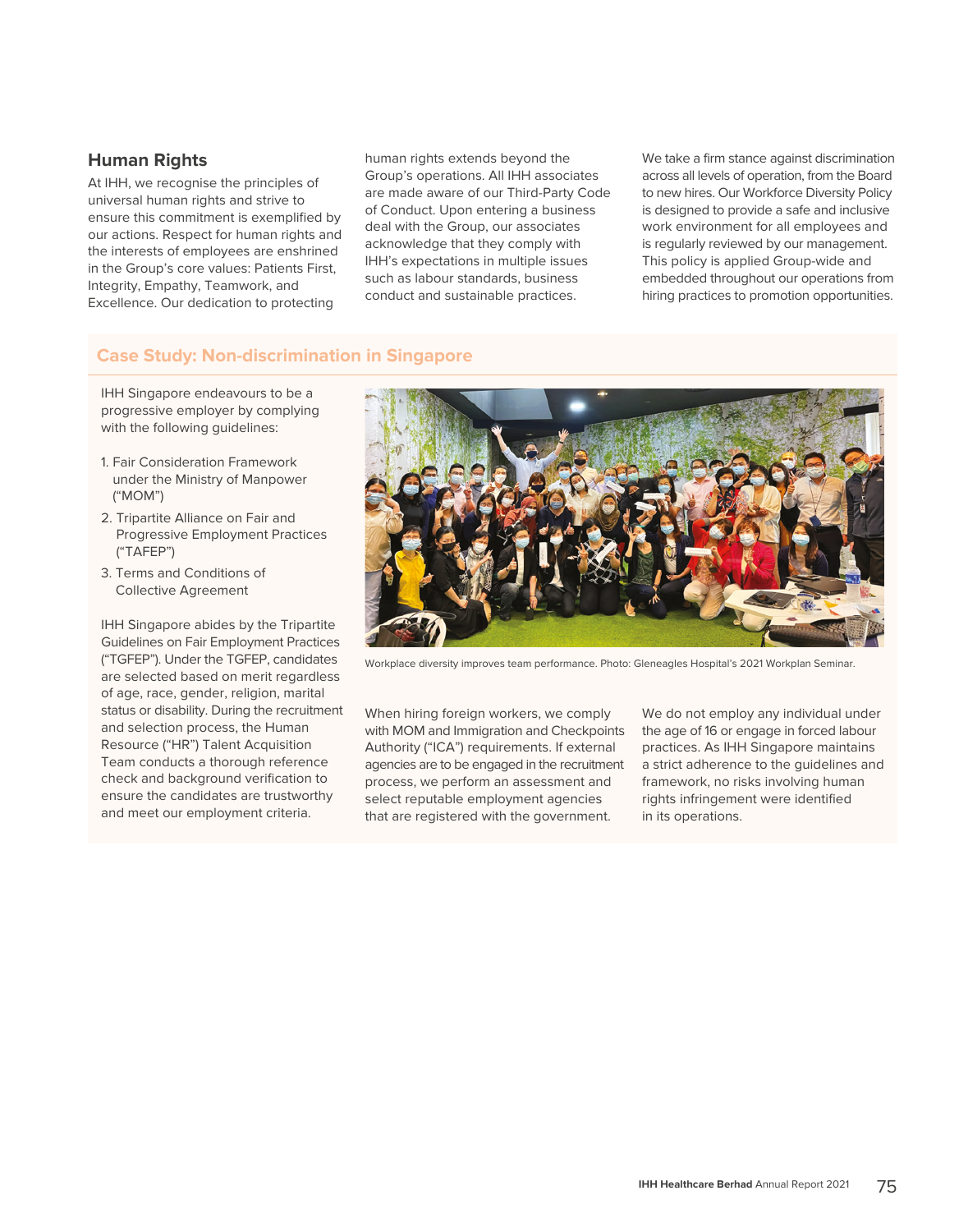### **Employee Capability Building**

At IHH, we have a skilled and competent team at the helm of our operations. Employee training is planned with holistic development in mind but with a focus on

individual job scopes; technical skills for our clinical staff, and functional and behavioural competencies for non-clinical staff. Our training initiatives provide employees with ample opportunities

through a mixture of job exposure, projects and formal programmes. Since the onset of COVID-19, a greater portion of our training initiatives have moved to a virtual platform to adapt to the new normal.

to further promote knowledge transfer

## **Case Study: Training and Learning Management System in China**

#### **Key Training Programmes**

In FY2021, we successfully conducted three training programmes to raise the competency level of our employees. A series of workshops were conducted throughout the year for fifty frontline staff on administrative skills, grooming standards, telecommunication skills and customer complaint management. These workshops aim to improve staff awareness when attending to patients' needs, as well as strengthen communication between clinics. Sixteen of our internal trainers attended a two day 'Train the Trainer' course to enhance their abilities to conduct training sessions and teach others.

Thirty of our staff also attended JCI training sessions to better understand the JCI standards and framework.

#### **Learning Management System ("LMS")**

The LMS has been successfully implemented in Malaysia, Singapore, and Hong Kong, as a method of synchronising staff training and development across our regions. Each team member has access to their own unique LMS account, which can be used to track progress through the learning materials.

Recently, the LMS was introduced at Gleneagles Hospital Chengdu, China, between IHH hospitals. Fifty accounts were created for our nurses as pilot users to test the system's implementation. As of this moment, our Nursing department will download LMS training material to be reviewed offline so that they can provide their feedback on the system. Currently, the LMS content is from Singapore and is only available in English. Due to this multi-language support limitation, the LMS is yet to be offered to all staff. Nevertheless, we will continue to improve on the LMS as it provides a beneficial avenue for hospitals to collaborate on learning opportunities.

# **Talent Recruitment and Retention**

In the current competitive business environment, having a diverse and motivated workforce is crucial for the Group's success. Our commitment to preventing discrimination at the workplace is instilled in IHH's core values.

#### **Talent Acquisition**

In this reporting period, we took significant steps to elevate our effort in talent acquisition. This includes leveraging the Group's reputation and high professional standards to attract new talent to the IHH family. As a private healthcare group with global market presence, IHH is recognisable to most people within the medical field in the countries we operate in. This, combined with clear career progression

and endless learning opportunities have allowed us to shape IHH into a strong employer.

Our talent acquisition team keeps meritocracy at the forefront of their decisions. We continue to engage with universities to scout fresh graduates as potential new hires during career events. Internship programmes are implemented in select hospitals, with job offers for students who exhibit high potential during the internship.

#### **Retention**

We endeavour to understand the needs and issues faced by our staff by listening to and obtaining their feedback. To enrich our human capital, we launched many engagement activities including National Doctor and International Nurse Day,

Employee Recognition Awards for Long Term Service and Employee of the Month. Hospital staff also celebrate cultural festivities depending on the regions they are in. Additionally, we undertake initiatives to identify qualified individuals for potential career advancement. We have made it a KPI for all eligible employees across IHH to undergo performance appraisals.

We retain our current talent by offering competitive remuneration and benefits. Our employees are remunerated according to market rates and in compliance with relevant wage regulations. IHH provides conventional benefits across the Group such as annual leave, medical benefits and insurance coverage, with fringe benefits awarded depending on business units such as mobile reimbursements, subsidised parking and food vouchers.